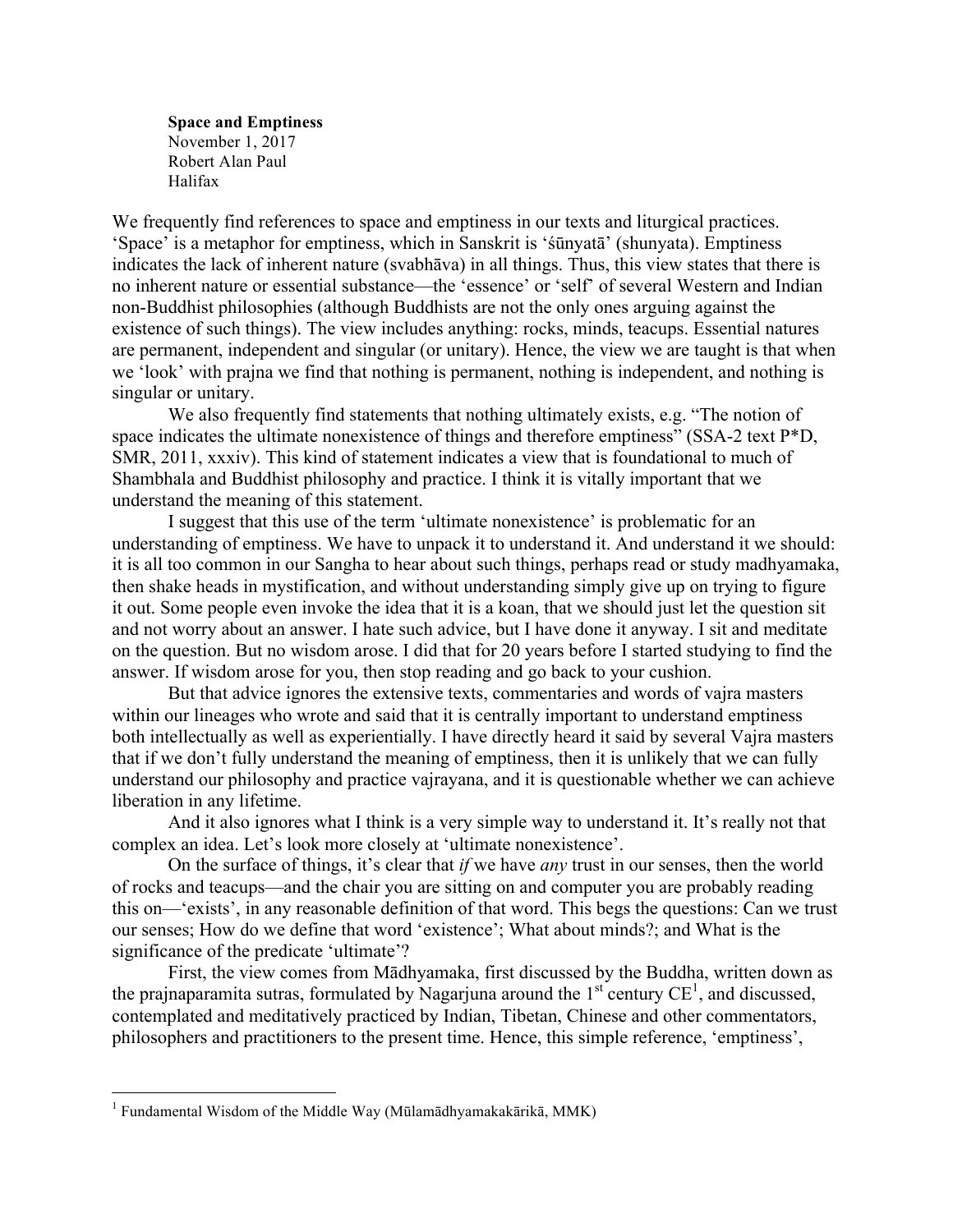hides a huge literature involving an interaction between philosophy and practice. No simple explication can possibly do justice to this tradition.

Nonetheless…

So, can we trust our senses? We certainly believe that what we generally experience through them in the mere existence of rocks and teacups, furniture and floors, trees and sky, is by and large 'approximately true'. By this, I mean that in many respects, what we sensually experience is indeed what is. A rock is hard, has a particular shape, and color, and other characteristics. But wait: here is our first opportunity to compare these characteristics with the predicate 'ultimate'. This is in contrast to 'relative'. Those characteristics seem to be relative: there is no ultimate hardness, shape or color, but they only exist in some kind of conventional relationship to other measures of hardness, etc. Here is the first kind of 'relative' or 'nonultimate' reality. However, while those *particular* characteristics are relative to conventions, the rock still has some level of hardness, some shape and some color. Our labels for the particulars are conventional, and its not as hard as diamond but its harder than a sponge. But *ultimately* there is a rock of certain properties that we can sense through all of our senses (smell? Whoops!) and even measure with instruments. Hence, those characteristics are legitimate properties of the rock, even while there is a convention as to what particular measures we use to label them compared with other things.

I say 'we certainly believe' in our senses, because we go about our day as if those things of our world do, in fact, exist. Those 'things' are called in contemporary Western philosophy 'medium-sized dry goods', or what I like to say 'the furniture of our world'. There is good evolutionary justification for this belief. Putting it simply, if our senses were completely fallacious, then we could not survive. We would not find food; we would fall off cliffs or get eaten by tigers. We avoid those fates due to our senses.

Of course, we also know that our senses can be illusory. Here is another possible invocation of the difference between ultimate and relative: Is what we see ultimately the way things are? We know it's possible that we could have eye diseases that cause things to appear that do not exist. Other illusions are possible, or even hallucinations. We look into the hazy distance and see a car—but no, its really a cow! For some illusions, we can determine that those things we think we see do not exist. That's why we react to them as illusions or hallucinations. If we see something odd, we look from another angle. We look again, or we go up and touch it, smell it, taste it. We combine the results of other sensual experiences and find confirmation through help of other people. We may use scientific instruments to verify that it is not our imagination, but that it is a strange optical illusion that the moon rising in the east is so huge. The moon really didn't just double in size from the day before, and its not really shrinking as we watch—something else is going on, and we can find out what it is. We can find out what is real and what is not. There is a *confluence of evidence* from all our senses, unaided and enhanced by scientific investigations, that verify that indeed the world of medium-sized dry goods exist approximately just as we experience it; it is 'real'.

But how do we define that word more carefully? First, we have to understand how our values affect our senses—they really are very much different things. When we see a chocolate cake, it is not yummy, it is just a chocolate cake—okay, maybe a bad example, since a chocolate cake is inherently yummy. Okay, take a sunny, warm day in Halifax—hard to find, and treasured. A lovely, wonderful, beautiful day! But really, the day does not have the characteristic of being beautiful when sunny and warm and ugly when cold and wet. The day can be warm, cold, sunny or rainy, but it is our own mind that imposes upon it some judgment of beauty or